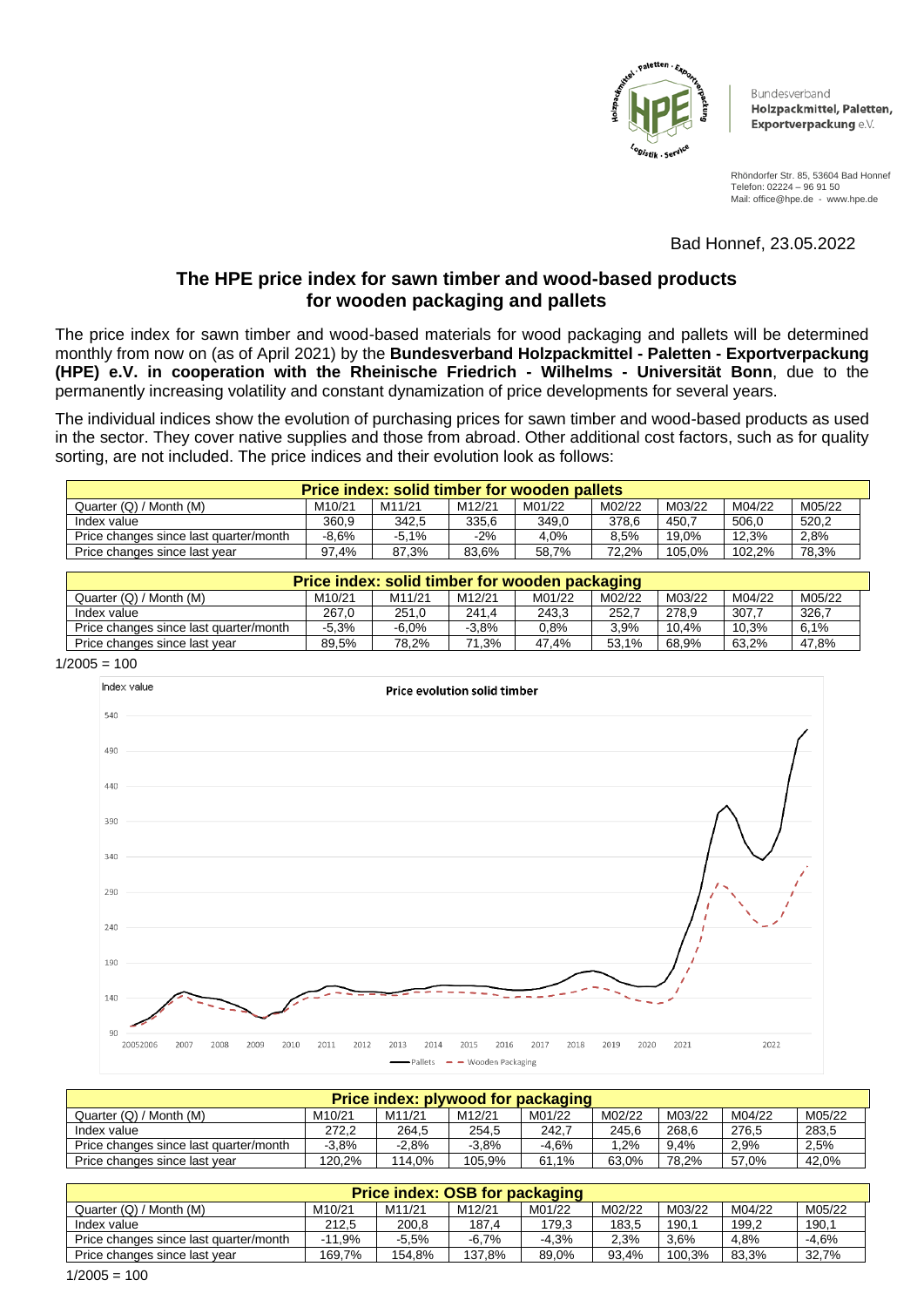



The analysis is carried out at the end of each month. It is based on a representative sample of HPE member firms that provide information on prices and price changes. The individual indicators cover prices and price developments for supply loads of the following material. All material is weighted equally within the index.

- 1. Price index : solid timber for pallets
	- $\triangleright$  Softwood boards 18 x 80 mm cut lengths (green)
	- ➢ Softwood boards 22 x 100 mm cut lengths (green)
	- ➢ Square soft wood lengths 80 x 80 mm (green)
	- $\triangleright$  Cut pallet lengths 22 mm (green)
	- $\triangleright$  Cut pallet lengths 18 mm (green)
- 2. Price index: solid timber for wooden packaging (crates and export packaging)
	- ➢ Softwood boards 18 mm narrow (dried)
	- $\triangleright$  Softwood boards 24 mm wide (dried)
	- $\triangleright$  Softwood boards 24 x 100 mm long (dried)
	- ➢ Softwood planks 40 mm long (green)
	- $\triangleright$  Square softwood lengths 100 x 120 mm long (green)
	- ➢ Square softwood lengths 140 x 160 mm long (green)
- 3. Price index: plywood for packaging uses
	- $\geqslant$  5-ply 12.5 mm, CCX
	- ➢ 5-ply 9,5 mm, CCX
	- $\triangleright$  7-ply 15 mm, CCX
- 4. Price index: OSB for packaging uses
	- $\geq$  OSB/3 12 mm

The calculation of these indices is supervised and audited by the Department of Statistics of the Institute of Finance and Statistics of Bonn University. Detailed information on the calculation of the price indices can be found in the annex.

Vree

Prof. Dr. Alois Kneip Departement of Statistics, Institute of Finance and Statistics, Rheinischen Friedrich – Wilhelms – Universität, Bonn

Marcus Kirschner Managing Director Bundesverband Holzpackmittel, Paletten, Exportverpackung (HPE) e.V. (German Federal Association for wooden packaging, pallets, and export packaging)